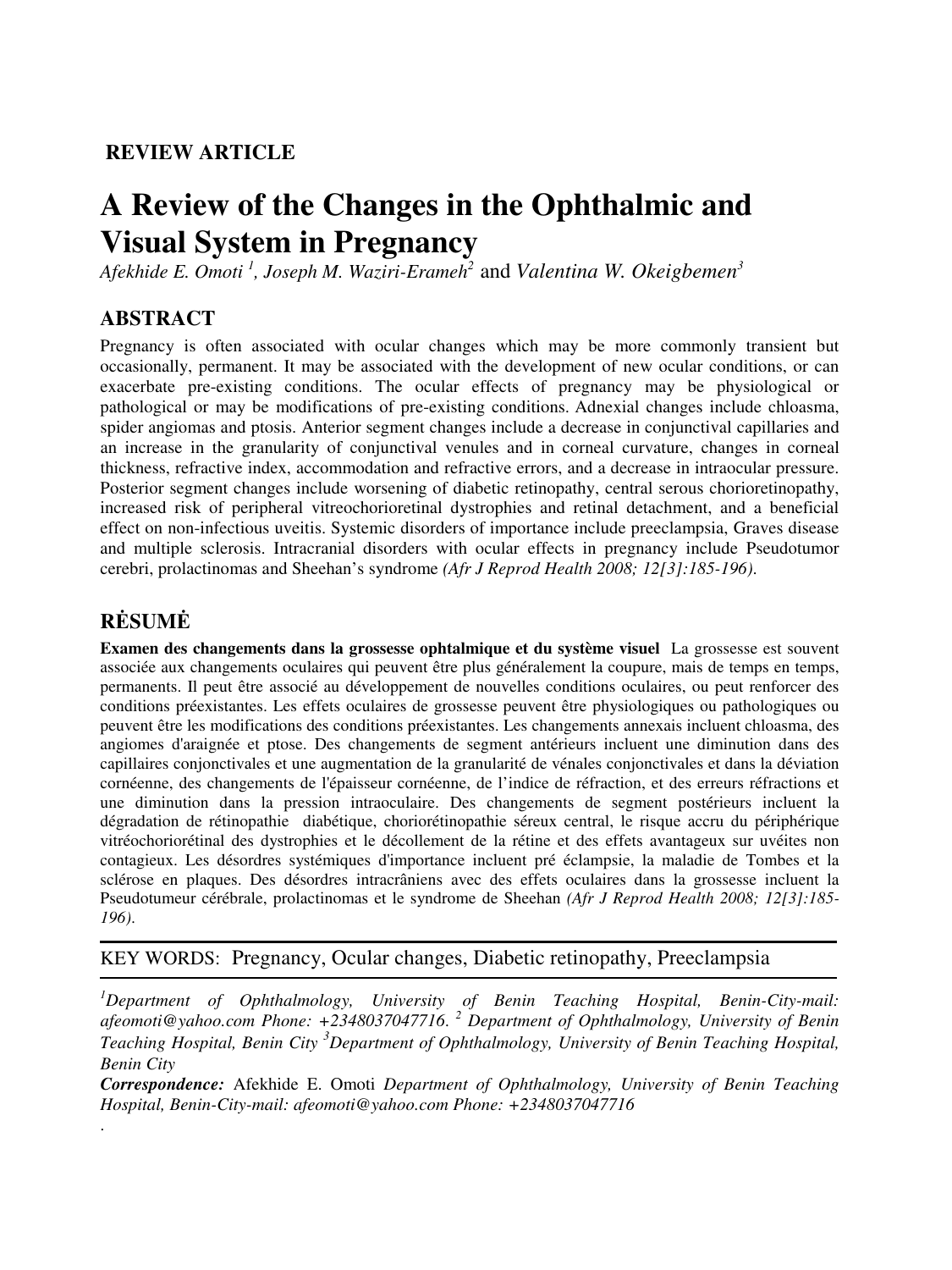## **Introduction**

Women undergo a tremendous number of changes, both systemic and ocular, throughout pregnancy. During pregnancy, physiological changes occur in the cardiovascular, hormonal, metabolic, haematologic, and immunologic<br>systems.<sup>1,2</sup> By some of these systems.<sup>1,2</sup> By some of these mechanisms, pregnancy causes changes in the eyes such as deterioration in the background retinopathy in diabetic women, even when good metabolic control is achieved and retinopathy is minimal.3,4 Compared with non-diabetic pregnant women, retinal capillary blood flow has been reported to be higher in diabetic women during pregnancy and after delivery.<sup>5</sup> Together with the hormonal and metabolic changes occuring during pregnancy, hyper-dynamic retinal capillary circulation may contribute to the progression of retinopathy in pregnant diabetic women.<sup>5</sup> Hormonal changes are among the most prominent systemic changes in pregnant women. The placenta, maternal endocrine glands and the fetal adrenal glands combine their productivity to make a high-powered hormone factory. The immune state is suppressed, leaving the pregnant woman more susceptible to serious<br>immunological dis-orders.<sup>2</sup> Visual immunological Visual changes in pregnancy are common, and many are specifically associated with the pregnancy itself.<sup>6</sup> Pregnancy is often associated with ocular changes, most often transient in nature, though occasionally permanent. It can be associated with development of new conditions, or can exacerbate pre-existing<br>conditions. The ocular effects of conditions. The ocular effects of

pregnancy may be divided into physiologic changes, pathologic conditions or modifications of pre-existing conditions.<sup>7</sup> This review gives an overview on the changes that can affect the ocular health and vision of a pregnant woman and during childbirth.

#### **Ocular Adnexia**

Chloasma which is also known as **mask of pregnancy** is a hormonallymediated process, characterized by increased pigmentation around the eyes and cheeks. $8,9$  The pigmentation changes tend to fade slowly postpartum. Spider angiomas, a type of telangectasia, commonly develop during pregnancy on the face and upper body.<sup>8</sup> All these external changes resolve postpartum.<sup>2,8,9</sup> Ptosis has been reported to occur during and after normal pregnancy and it is usually unilateral.  $\frac{9}{9}$  The mechanism is thought to be due to defects that develop in the levator aponeurosis from fluid, hormonal, and other changes from the stress of labour and delivery.<sup>9</sup>

## **Anterior Segment of the Eye Conjunctiva**

 A decrease in the conjunctival capillaries and an increase in the granularity of conjunctival venules have been reported to occur and are reversible postpartum.<sup>9</sup>

## **Tear film**

 Pregnancy induced dry eye syndrome may occur due to disrupted  $lacirinal acinar cells.<sup>10</sup> Pregnancy can$ trigger alterations of lacrimal gland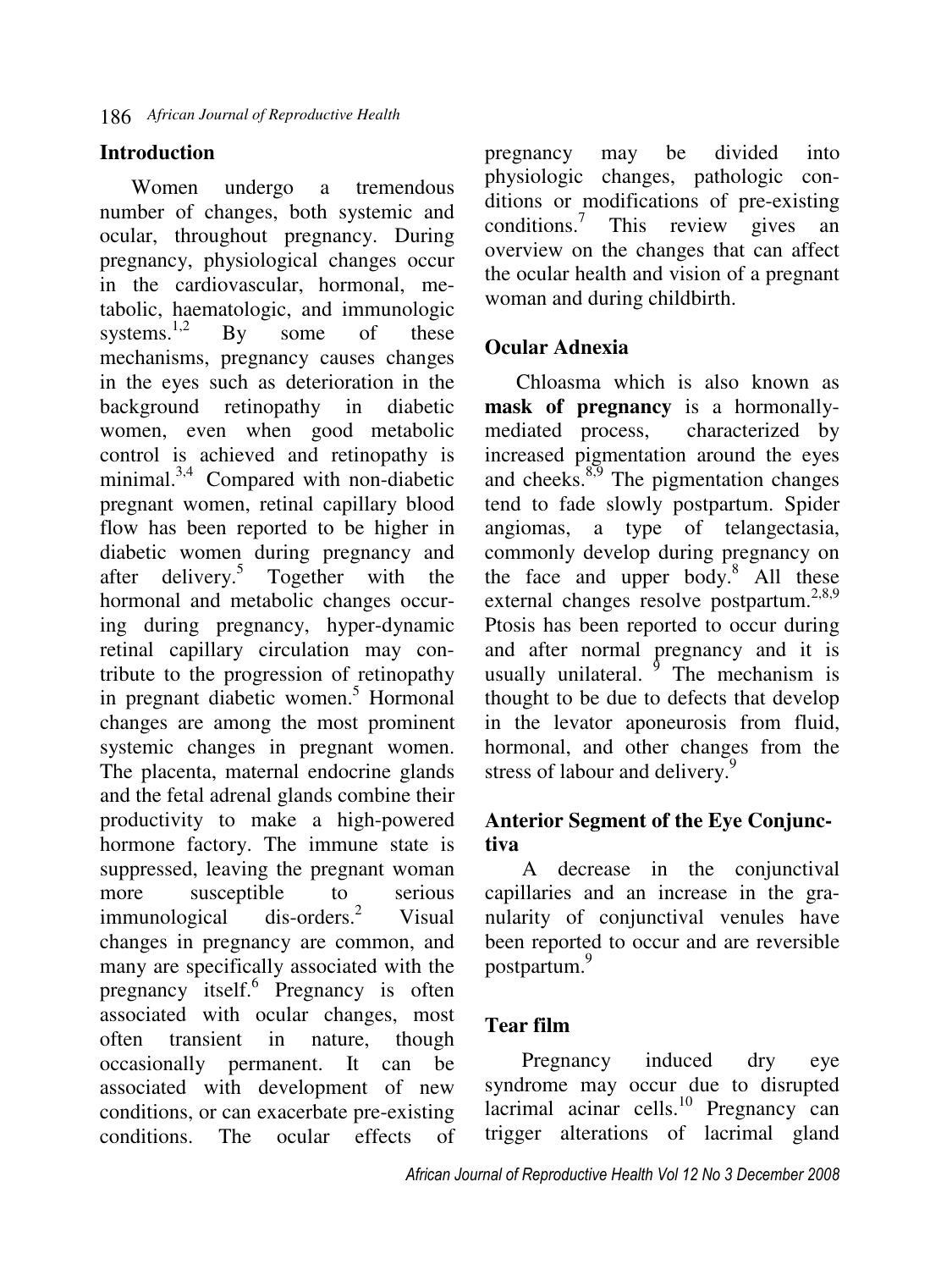growth factor expression and redistribution of lymphocytes from periductal foci to interacinar sites and enhanced immuno-reactivity of prolactin, TGF-beta1, and EGF in ductal cells. $^{11}$ 

## **Cornea**

 Many women develop contact lens intolerance while pregnant even when they fit comfortably before pregnancy.<sup>2,12</sup> In a study of corneal curvature in pregnant women there was a statistically significant increase in corneal curvature during the second and third trimester which resolved postpartum or after the cessation of breastfeeding.<sup>12</sup> Pregnancy is associated with changes in corneal sensitivity and thickness.  $2,13,14$  A measurable but slight increase in corneal thickness due to edema occurs during pregnancy. Corneal sensitivity tends to decrease, with the largest changes late in pregnancy.<sup>14</sup> Due to variations in thickness; the refractive index of the cornea may be altered. It is thus advisable to postpone changes in prescription and fitting of contact lenses until several weeks postpartum.

Newly developed Krukenberg spindles on the cornea have been observed early in pregnancy and they tend to decrease in size during the third trimester and postpartum. They are not accompanied by other findings of pigment dispersion, such as increased angle pigmentation and iris transillumination defects.<sup>14</sup> The mechanism presumably is related to hormonal changes such as low progesterone levels, however, by the third trimester, an

increase in progesterone and aqueous outflow often result in decreased or absence of Krukenberg spindles.

## **Accommodation and Refractive Errors**

 Changes in accommodation and refractive errors have been reported during pregnancy. $13,15$  Transient accommodative loss has been noted both during and after pregnancy. Accommodative insufficiency and paralysis have been documented in association with lactation.<sup>15</sup> The results of refractive eye surgery before, during, or immediately after pregnancy are unpredictable, and refractive surgery should be postponed until there is a stable postpartum refraction.<sup>6</sup>

## **Intraocular Pressure (IOP)**

 Pregnancy can have beneficial effects on glaucoma.<sup>2,6,16</sup> Pregnancy is associated with a decreased IOP in<br>healthy eyes.<sup>6</sup> and in ocular healthy and in ocular hypertension, $16$  and the effects of glaucoma medications on the fetus and breast-fed infant are largely unknown.<sup>6</sup> In normal subjects, pregnancy decreased IOP by 19.6%. About 35% of total decrease occurred between 12th and 18th weeks of pregnancy.<sup>16</sup> In ocular hypertension, pregnancy decreased IOP by 24.4%. About 61% of total decrease occurred between 24th and 30th weeks of pregnancy.<sup>16</sup> With advancing pregnancy, intraocular pressure decreases. The higher decrease in ocular hypertensive subjects may be due to their higher level of ocular pressure. In ocular hypertensive subjects, pregnancy can decrease IOP up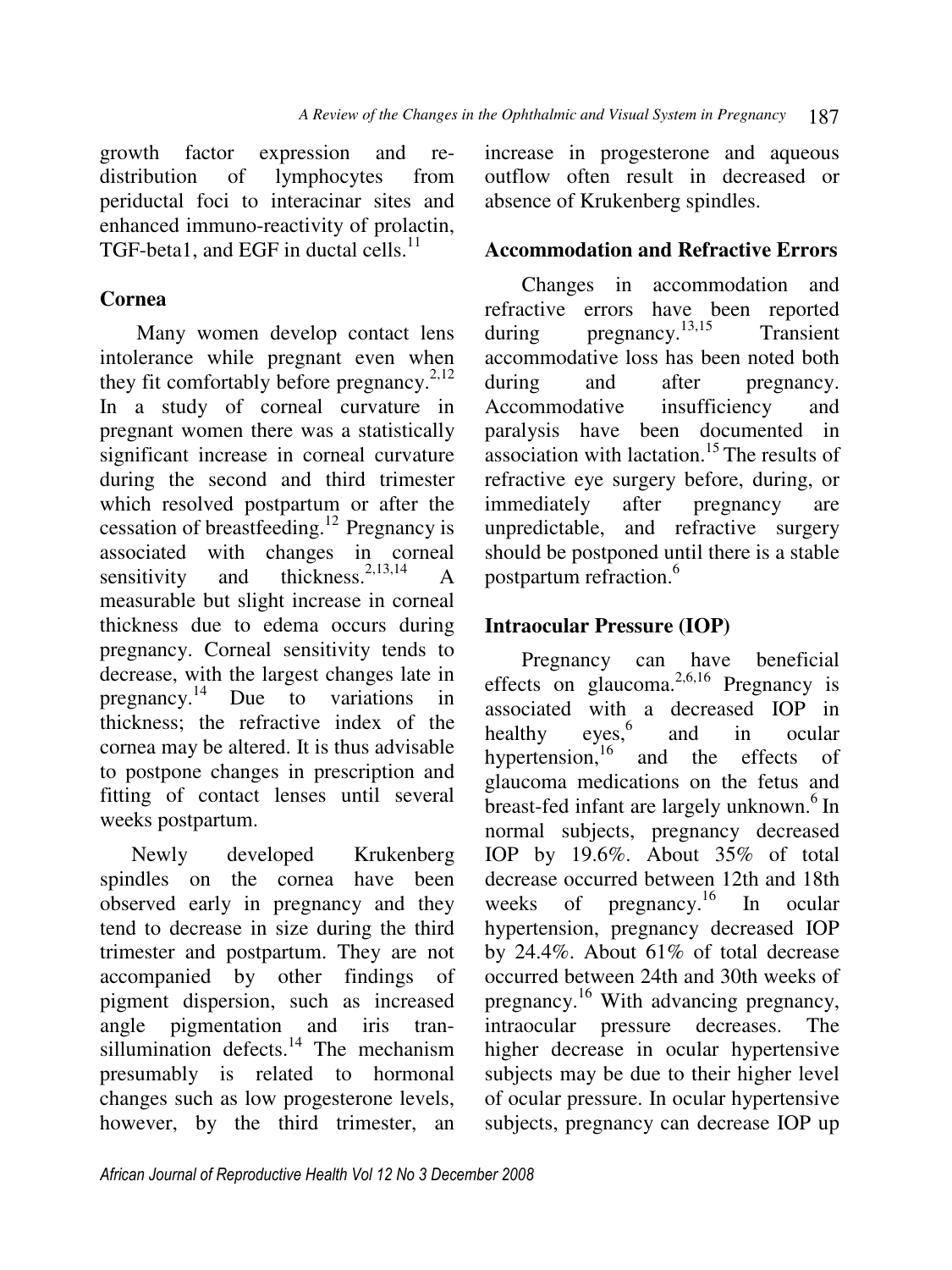to a level of normal  $\text{limit.}^{16}$  various mechanisms have been implicated for this observation. Such mechanisms include an increase in aqueous outflow; a decrease in systemic vascular resistance, leading to decreased episcleral venous pressure; generalized increased tissue elasticity, leading to decreased scleral rigidity; and generalized acidosis during pregnancy.

## **Posterior Segment Disorders**

*Diabetic Retinopathy*: Pregnancy can worsen preexisting diabetic retinopathy. $17-24$  Diabetic changes that occur during pregnancy are similar to the findings in non pregnant diabetic patients and in males. However, pregnancy in diabetic patients with good metabolic control doesn't seem to be a risk factor for developing vascular complications. These complications are still strongly correlated with duration of diabetes.<sup>25</sup>

There is no difference in the grading procedures. Gestational diabetes (diabetes mellitus that occurs during pregnancy) has not been associated with the development of retinopathy. $^{24}$ Varying degrees of progression of diabetic retinopathy have been reported. In one report, progression of the retinopathy occurred in 77.5% of the patients who presented with diabetic retinopathy at conception; proliferative diabetic retinopathy occurred in  $22.5\%$ .<sup>17</sup> Only 26% of the patients who started the pregnancy without diabetic retinopathy had some progression of the retinopathy. $17$  In another report, progression of retinopathy in pregnancy

was uncommon (5.0% pregnancies) but was significantly more common in women with duration of diabetes > 10 years and in women with moderate to severe retinopathy at baseline.<sup>19</sup> Laser therapy was needed in 2.2% pregnancies, which is much lower than that reported in earlier studies.<sup>19</sup> Yet in another report, worsening of initial retinal lesions was observed in 16% of the pregnant group compared to only  $6\%$  of the control.<sup>20</sup> The difference between the two groups was statistically significant. Argon laser panretinal photocoagulation of preproliferative and proliferative DR resulted in no subsequent DR-induced complications.<sup>20</sup>

Risk factors associated with progression of diabetic retinopathy in pregnancy include duration of diabetes<sup>20,25</sup> and coexistence of and coexistence of hypertensive disorders. $18$  In a study of the risk factors for progression of diabetic retinopathy, $17$  it was reported that duration of diabetes was longer in the progressive group compared with the non-progressive group. The glycohemoglobin was higher in the progressive group than in the nonprogressive group at each time point, but only in the third trimester was the difference statistically significant. The hemoglobin level was lower in the progressive group than in the nonprogressive group. The systolic blood pressure was higher in the progressive group.<sup>17</sup> In another report,<sup>26</sup> using logistic regression to control for covariates, ocular perfusion pressure was significantly associated only with incidence of retinopathy in younger-onset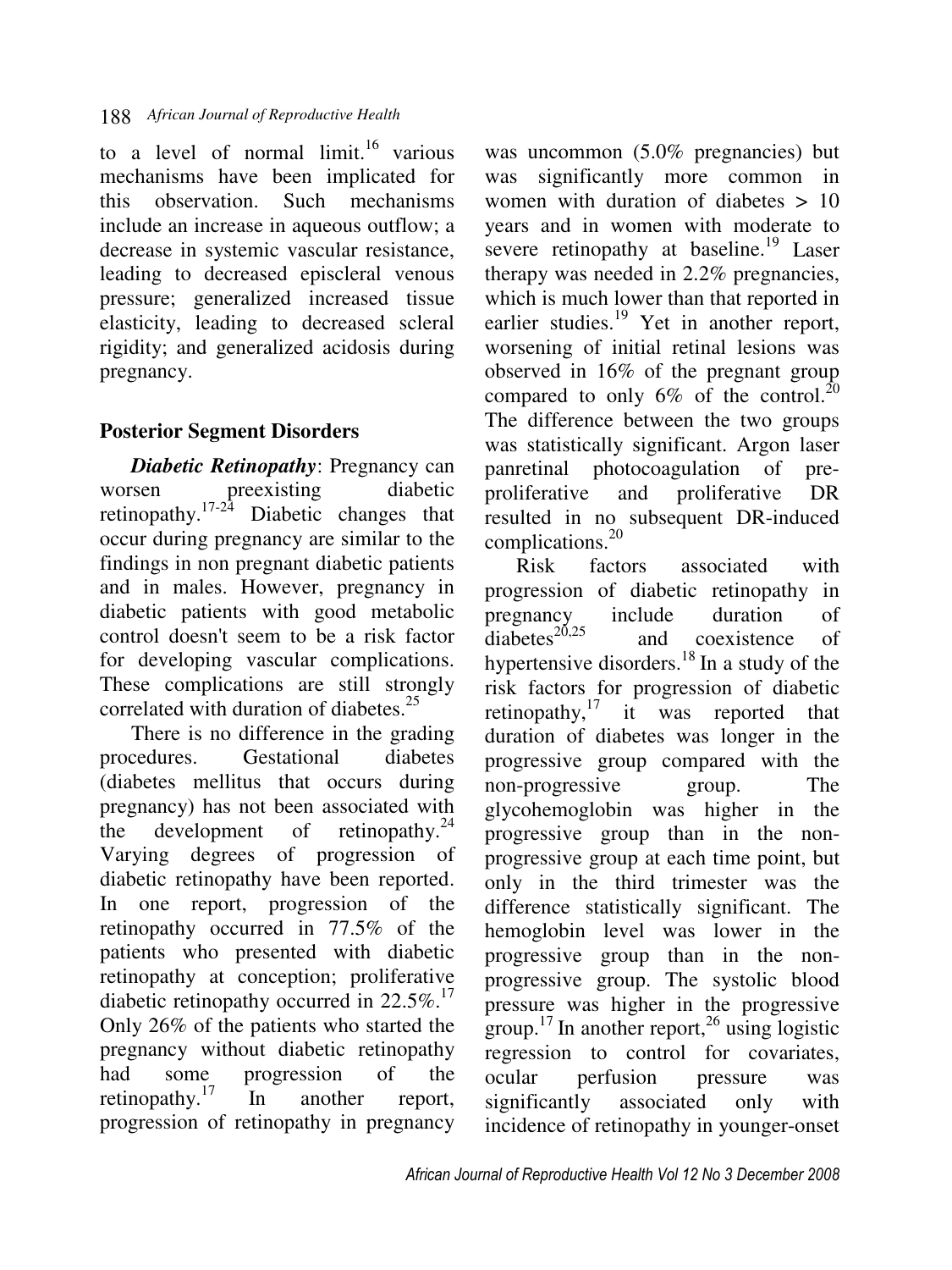persons. The odds ratio for a 10-mmHg increase in ocular perfusion pressure was 2.13 (95% confidence interval, 1.30- 3.50). Also, myopia was protective for progression to proliferative diabetic retinopathy in younger-onset persons. These results suggest that pressure phenomena may be related to the development of retinopathy in youngeronset persons. This would have implications for treatments affecting both IOP and blood pressure.<sup>26</sup>

Sight-threatening diabetic retinopathy in pregnancy is a rare disease, but it can have devastating consequences for mother and  $child.^{27}$  Laser photocoagulation should be considered for pregnant women with severe preproliferative diabetic retinopathy. Proliferative diabetic retinopathy may not regress postpartum. Close follow-up should be extended in the postpartum period in this group of patients until the retinopathy is stabilized. The presence of combined rhegmatogenous and tractional retinal detachment and neovascular glaucoma has been reported to be associated with poor outcome. $27$ 

*Central Serous Chorioretinopathy*: This is a macular disorder characterized by a localized serous retinal detachment. It most commonly affects young middleaged adults aged 20 to 45 years. It is usually more common in men more than women at a ratio of  $10:1.^{28}$  Pregnancy is considered a risk factor for the development of central serous chorioretinopathy.13,29 There may be no racial predominance in the development of central serous chorioretinopathy in

pregnancy.<sup>28</sup> Central serous chorioretinopathy in pregnant woman is often associated with subretinal exudation which is probably fibrinous in nature.<sup>28,30</sup> Subretinal fibrinous exudates have been seen in 90% of the patients, compared with fewer than 20% of patients in typical (non-pregnant) central serous  $\arctan$  chorioretinopathy.<sup>28</sup> The affection resolves spontaneously at the end of pregnancy or after delivery, but may recur in the context or outside of subsequent pregnancy. $30$  The special conditions of pregnancy, including haemodynamic, biological and psychological alterations may lead susceptible women to develop central serous chorioretinopathy.<sup>30</sup>

*Peripheral Vitreochorioretinal Dystrophies (PVCRD):* Dynamic observations of 86 pregnant women with peripheral vitreochorioretinal dystrophies (121 eyes) showed that the condition progressed during pregnancy in  $33.8\%$  cases.<sup>31</sup> Decrease of ocular haemodynamics and scleral rigidity were characteristic of pregnancy. $31$  The highest incidence of PVCRD progress was observed in pregnant women with the hypokinetic type of systemic hae-modynamics.<sup>31</sup>

*Rhegmatogenous Retinal Detachment*: Pregnant women who have high myopia, a history of retinal detachment or retinal holes, or have known lattice degeneration are frequently referred to an ophthalmologist for advice concerning the management of pregnancy and labor, i.e. whether a spontaneous vaginal delivery can be allowed and whether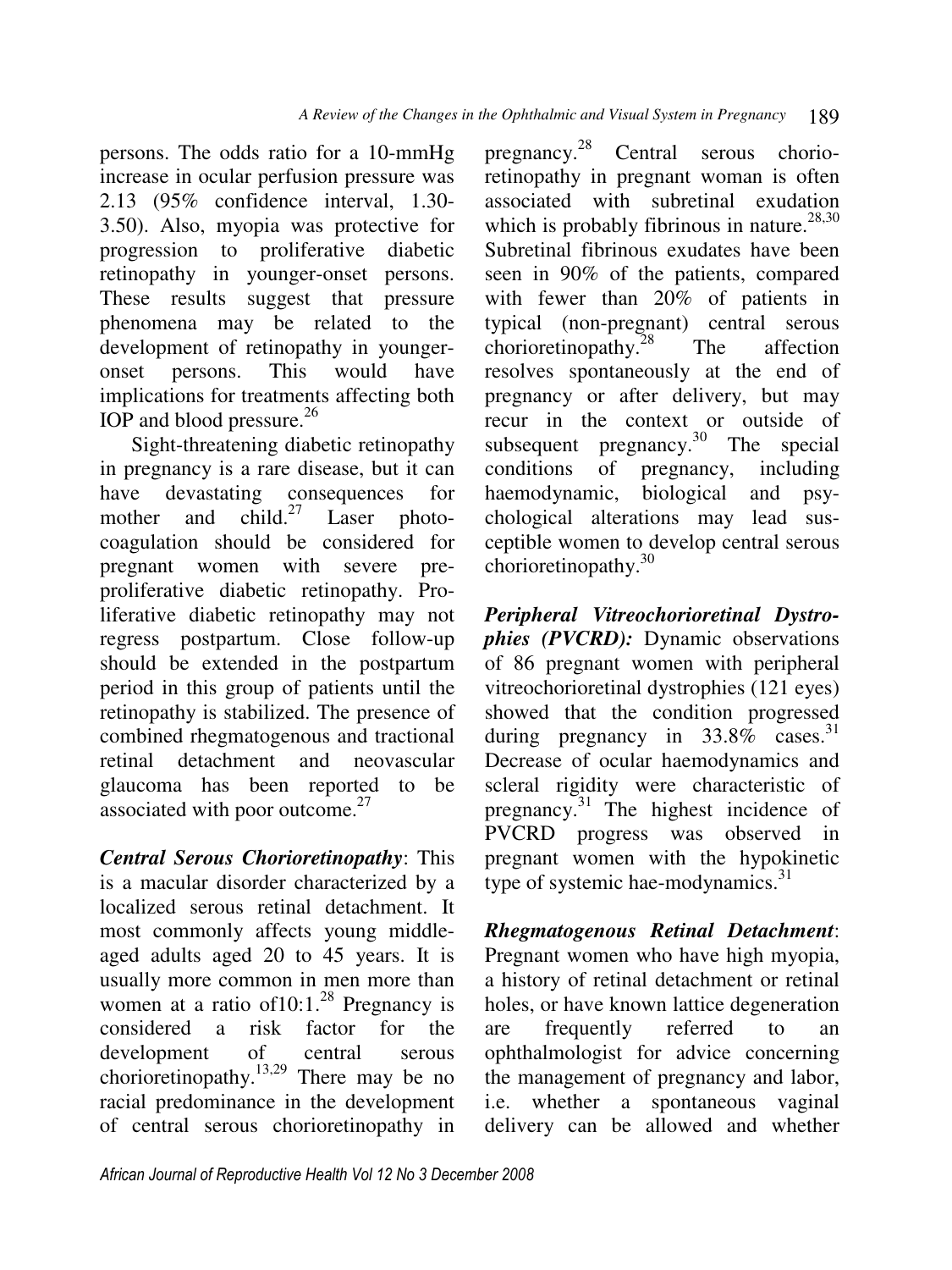prophylaxis for high-risk retinal pathology is indicated.<sup>32</sup> Many obstetricians still believe that pregnant women with ocular abnormalities predisposing to rhegmatogenous retinal detachment should have an instrumental delivery, and a few even advocate Caesarian section. It has been shown that prenatal treatment of asymptomatic retinal pathology is not indicated and that spontaneous vaginal delivery may be allowed to take place in women with high-risk retinal pathology.<sup>32</sup>

*Macular Edema*: Macular edema with and without proliferative retinopathy may also occur during pregnancy. It may develop or worsen during pregnancy. It has been shown that macular edema often is linked in pregnant women with diabetes who also demonstrate proteinuria and hypertension. Studies have shown that some cases have resolved spontaneously postpartum but it may persist in others, causing long-term visual  $\log^{33}$ 

*Uveitis:* Uveitis refers to inflammation of the uveal tract, comprising the iris, ciliary body and the choroid. It has been reported that pregnancy is associated with lower numbers of flare-ups of noninfectious uveitis compared to the nonpregnant state. $34$  If flare-ups do occur during pregnancy, they happen predominantly in the first trimester. Specific causes of non-infectious uveitis showing beneficial effects of pregnancy include Vogt-Koyanagi-Harada syndrome, idiopathic uveitis and Behçet's disease. $\frac{35,36}{10}$  Many of these women will experience a rebound in activity within 6

months of delivery.<sup>36</sup> It is considered that the increase of intrinsic hormone, especially corticosteroid, and some other factors with pregnancy may give the suppressive influence on uveitis. $35$ 

*Toxoplasmosis:* Toxoplasmosis is a parasitic zoonosis that occurs worldwide and is an important cause of blindness.<sup>37</sup> The infection is naturally acquired by the ingestion of oocysts excreted by infested cats or by ingestion of tissue cysts in undercooked or raw meat. Primary infection during pregnancy may result in a congenital infection. Latent ocular toxoplasmosis may reactivate during pregnancy in the mother. Toxoplasmic retinochoroiditis is the most common cause of posterior uveitis in immuno-<br>competent patients  $37,38$  In adults competent patients. $37,38$  In adults decreased vision and floaters are most frequently reported. Active toxoplasmic retinochoroiditis typically presents as grey-white retinal necrosis with choroiditis, vasculitis and vitritis. However, atypical presentations including neuroretinitis, papillitis, Fuchslike anterior uveitis, scleritis and acute retinal necrosis have been described.<sup>37</sup> The diagnosis is based on clinical findings and can be supported by the detection of antibodies and Toxoplasma gondii DNA using polymerase chain reaction (PCR).<sup>37,38</sup> Anterior uveitis can occur, with mutton-fat keratic precipitates, fibrin, cells and flare, iris nodules and posterior synechiae.<sup>38</sup> It is often fatal in the newborn babies infected by transplacental way, thus, the discovery of a toxoplasmic seroconversion during the follow up of the pregnant women had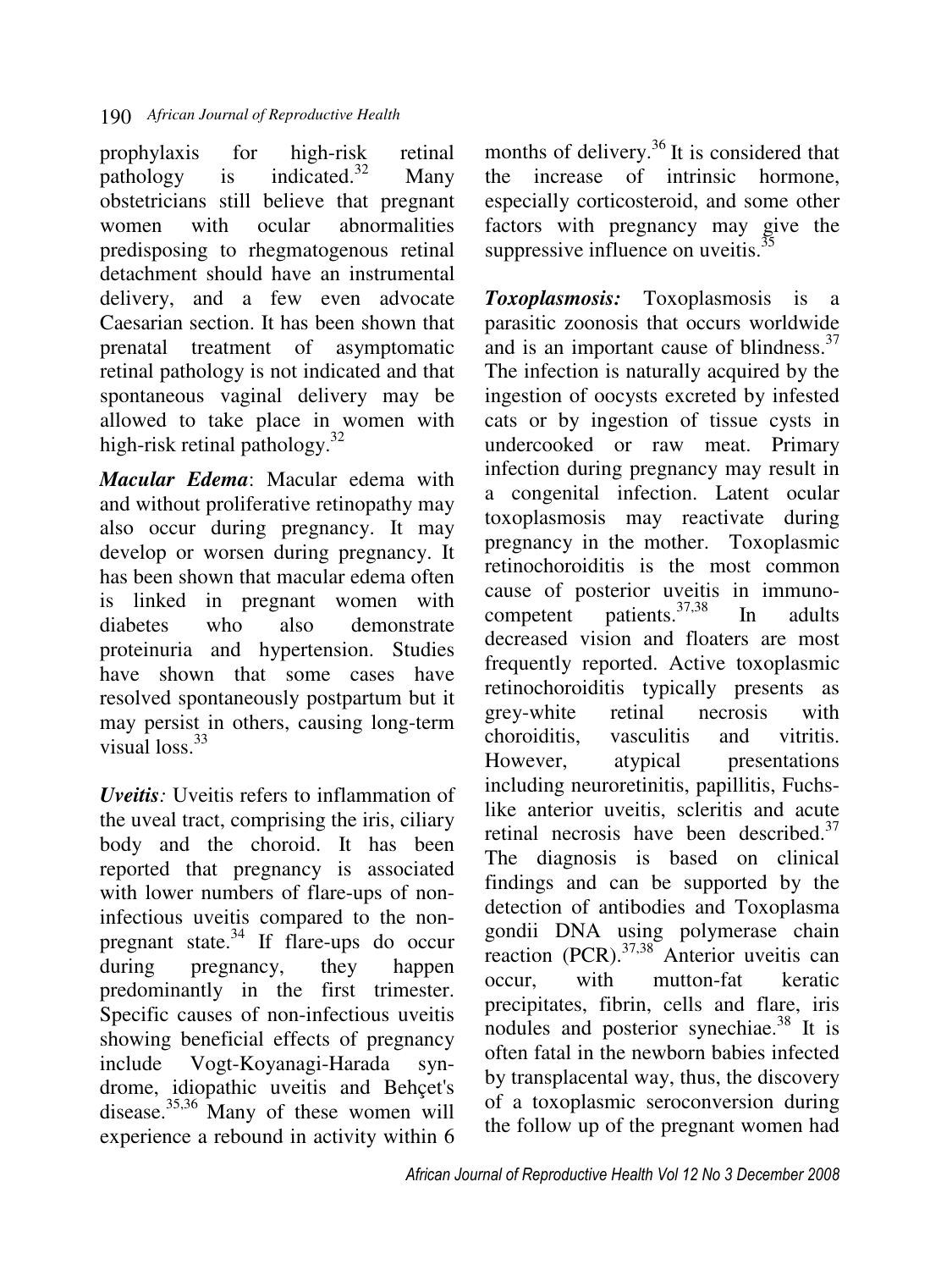posed to the obstetrician some problems in the management.<sup>39</sup> The estimated risk of fetal infection ranged between 2 and 10% based on live born children and between 3 and 14% when interrupted pregnancies were included.<sup>40</sup> Toxoplasmosis therapy includes antimicrobial drugs and corticosteroids. For early maternal infections as for those acquired later, the recommendation is immediate treatment with spiramycin, monthly ultrasound surveillance, amniocentesis and treatment with pyrimethamine and sulphamides if the PCR is positive. $40$  The prognosis for ocular toxoplasmosis is favorable in immunocompetent individuals, as long as the central macula is not directly involved.37,38

## **Systemic Diseases in Pregnancy Affecting the Ocular System**

*Hypertensive disorders*: The onset of the triad of hypertension, oedema and proteinuria in an otherwise normotensive pregnant woman, is termed pregnancyinduced hypertension (PIH) or preeclampsia. If these changes are associated with seizures, then the disorder is referred to as eclampsia.<sup>2</sup> another category is "pregnancyaggravated hypertension," which is preeclampsia or eclampsia superimposed upon chronic hypertension. $41$  Preeclampsia is an obstetric disease of unknown cause that affects approximately 5% of pregnant women. The visual system may be affected with variable intensity.<sup>42</sup> Visual symptoms are common in patients with pre-eclampsia, and are caused by various underlying

pathological changes in the retina. Blurred vision may be one of these symptoms.<sup>43</sup> Retinal detachment in preeclampsia is usually bilateral and serous, and its pathogenesis is related to the choroidal ischemia secondary to an intense arteriolar vasospasm.<sup>42</sup> In affected eyes, the patients complain of a relative central scotoma. Ophthalmoscopy may show edema in the affected maculae, while a serous neurosensory detachment of the macula, a neurosensory detachment in the papillomacular region or late leakage and subretinal exudates may be detected. $43$ The majority of patients have complete recovery of vision with clinical management, and surgery is unnecessary. $42,44$ 

 Cortical blindness is a rare complication of preeclampsia. $45,46,47$  It is usually reversible and most likely due to vasogenic edema rather than vasospasm. <sup>47</sup>Other ocular pathology seen in preeclampsia include reduced arteriole to venule ratio, acute hypertensive retinopathy, choroidal infarcts, papillophlebitis, retinal artery and vein occlusion, retinal pigment epithelial changes, optic neuritis, optic atrophy, ischemic optic neuropathy, and thrombosis of the central retinal artery.48,49,50,51

*Graves Disease*: Autoimmune thyroid disease, including Graves' disease and autoimmune thyroiditis, is common in women of childbearing age.<sup>52</sup> rarely; the fetus can be affected because of transplacental passage of maternal IgG. Graves' disease is the most common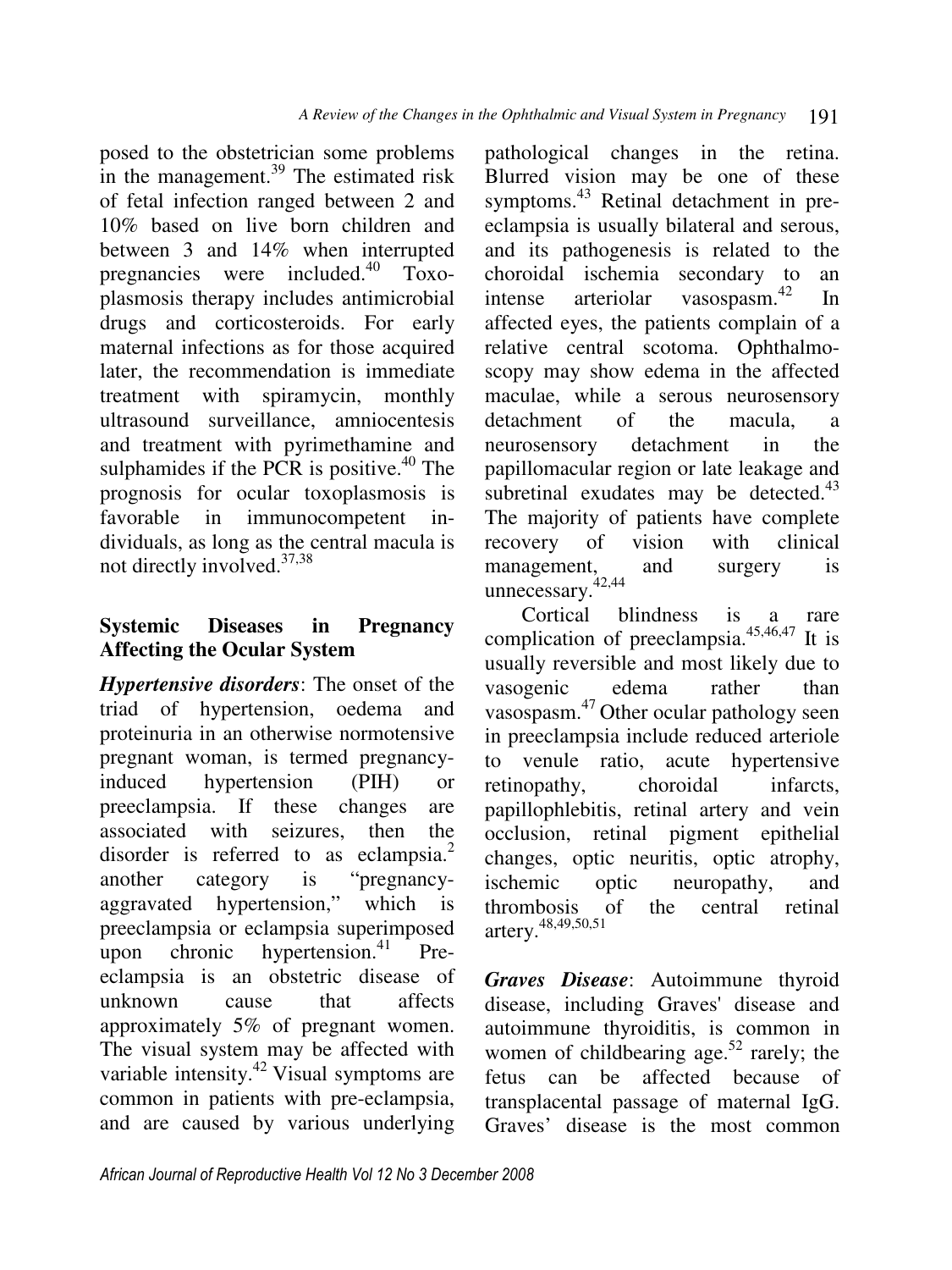cause of hyperthyroidism in pregnancy. It is an important cause of unilateral and bilateral proptosis. Pregnant women with Graves's orbitopathy are treated in a similar fashion to non-pregnant women. Graves' disease tends to remit late in pregnancy and relapse postpartum.<sup>53</sup> the diagnosis of Graves' disease in pregnancy can be complex because of normal gravid physiologic changes in thyroid hormone<br>metabolism.<sup>54</sup> Mothers with active Mothers with active Graves' disease should be treated with antithyroid drugs, which impact both maternal and fetal thyroid function. Optimally, the lowest possible dose should be used to maintain maternal free thyroxine levels at or just above the upper limit of the normal nonpregnant reference range.<sup>54</sup> Mild cases may be monitored, but moderate to severe cases must be treated. Thyroid inhibitors such as propylthiouracil, methimazole and carbimazole all cross the placenta and are excreted in breast milk, but the drug of choice in pregnant women is propylthiouracil.<sup>53</sup>

*Multiple sclerosis (MS):* This is an important cause of optic neuritis. Multiple sclerosis is the most common chronic disabling neurological disease affecting young women.<sup>55</sup> paradoxically, our knowledge of the relationship between pregnancy and MS is limited. The influence of pregnancy in multiple sclerosis (MS) has been a matter of controversy for a long time. Women with MS were often discouraged to envisage pregnancy. <sup>56</sup> However, several conclusions emerge from the literature: 55,56 **1**) The rate of relapse in MS decreases

during pregnancy, and it rises significantly during the first three months post partum before coming back to its level prior to pregnancy. **2)** Although pregnancy and delivery cause changes of the relapse rate, they have no influence on mid and long term residual disability. **3)** Epidural analgesia do not seem to have any deleterious effect on the disease. 4) Lastly, MS does not seem to influence pregnancy, delivery or the child's health. Pregnancy does not appear to be a period at greater risk for exacerbations but, on the contrary it seems to act, on the whole, as a protective event. These data allow physicians to provide reassuring<br>counseling to women.<sup>57</sup> Puerneral counseling to women. $57$  Puerperal immune-mediated changes are responsible for activation of optic neuritis associated with relapsing multiple sclerosis.<sup>58</sup> This may result in acute loss of vision in breastfeeding women and may be the presenting feature of multiple sclerosis.<sup>59</sup> Multiple sclerosis must be considered as an etiology for acute puerperal lactation-associated blindness when there is no clear anatomic or infectious cause.<sup>59</sup>

### **Intracranial Conditions in Pregnancy Affecting Vision**

*Pseudotumor cerebri (PTC***):** PTC which is also known as Benign Intracranial Hypertension (BIH) is a syndrome characterized by intracranial hypertension and associated with headaches, visual disturbances and papilloedema, but without any identifiable intracranial pathology. $^{60}$  It is a rare disorder occurring in the reproductive age range of females, thus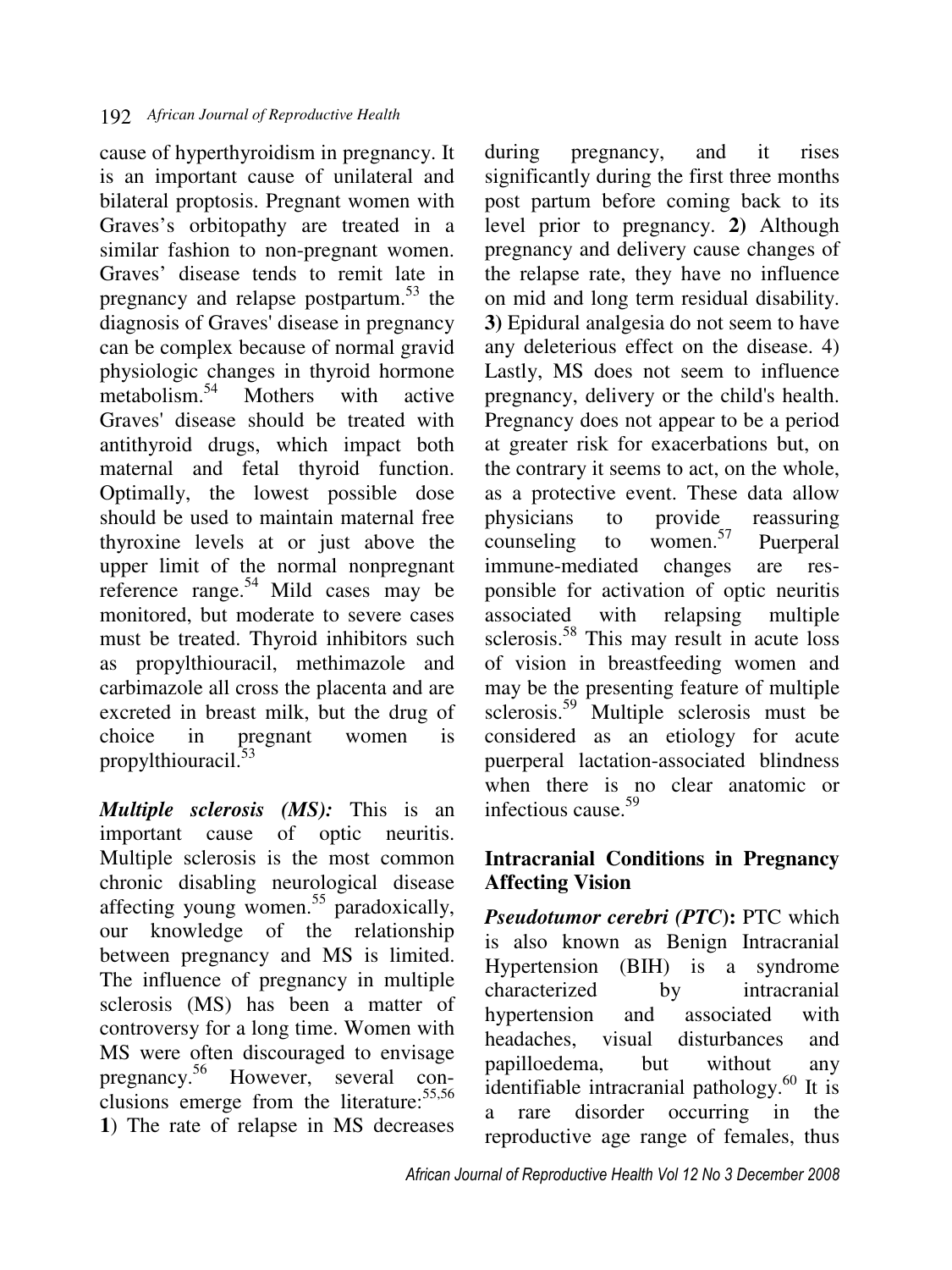occurring infrequently in pregnancy.<sup>61</sup> Changes of endocrine status have been found to prevail among aetiological factors, viz. pregnancy, obesity, galactorrhea-amenorrhea, hypothyrosis, ingestion of oral contraceptives. $62$  The patients show signs of intracranial hypertension (headache, vomiting, congested optic discs). The spinal fluid pressure is elevated, with the cellular and protein composition being normal. The condition is marked by benign course and favorable outcome.<sup>62</sup> Overall, pregnancy outcome does not appear to be adversely affected and the risk of recurrence in subsequent pregnancies does not appear to be increased. $61$  once diagnosed, the decision to treat is based on visual acuity and visual field loss. Medical management and observation are usually effective. Pregnancy is not contraindicated in women with pseudotumor cerebri, and termination of pregnancy is seldom required. $60,61$ 

*Intracranial Tumors*: Prolactinomas are the most common functioning tumors seen in the pregnant patients. $63$  They may be micro or macro adenomas. Hormone fluctuations during pregnancy can stimulate estrogen receptors on the prolactinoma, leading to tumor enlargement. $64$  Thus, previously asymptomatic pituitary adenomas or micro adenomas may enlarge and result in various ophthalmic symptoms, such as headache, visual field and/or visual acuity loss. For this reason, patients with amenorrhea should be screened to rule out a pituitary mass prior to initiating pro-ovulation medications. Symptomatic

pituitary adenomas may require the combined efforts of an ophthalmologist, obstetrician, neurosurgeon, and endocrinologist to decide upon appropriate medical, surgical, or radiation treatment. In cases of prolactinomas, bromocriptine, a dopamine agonist, can lower prolactin and cause shrinking of the tumor. Bromocriptine is considered safe to use during pregnancy and is not associated with increased risk of spontaneous abortion, congenital malformation or long-term postnatal  $development.<sup>65</sup>$  If the tumor does not respond to drugs, transsphenoidal hypophysectomy is advocated during the second trimester, with delivery taking place in the third trimester.<sup>64</sup>

**Sheehan's syndrome**: Sheehan's syndrome or pituitary apoplexy occurs as a result of ischemic pituitary necrosis due to severe postpartum hemorrhage. It may be rarely seen without massive bleeding or after normal delivery.<sup>66</sup> It is a potentially visual-threatening complication of pituitary adenomas because of the sudden increase in pituitary size from infarction or hemorrhage. This condition may present as a sudden onset of headache, visual loss, and/or ophthalmoplegia. It is one of the most common causes of hypopituitarism in developing countries. $66$  Enlargement of pituitary gland, small sella size, disseminated intravascular coagulation and autoimmunity have been suggested to play a role in the pathogenesis of Sheehan's syndrome in women who suffer from severe postpartum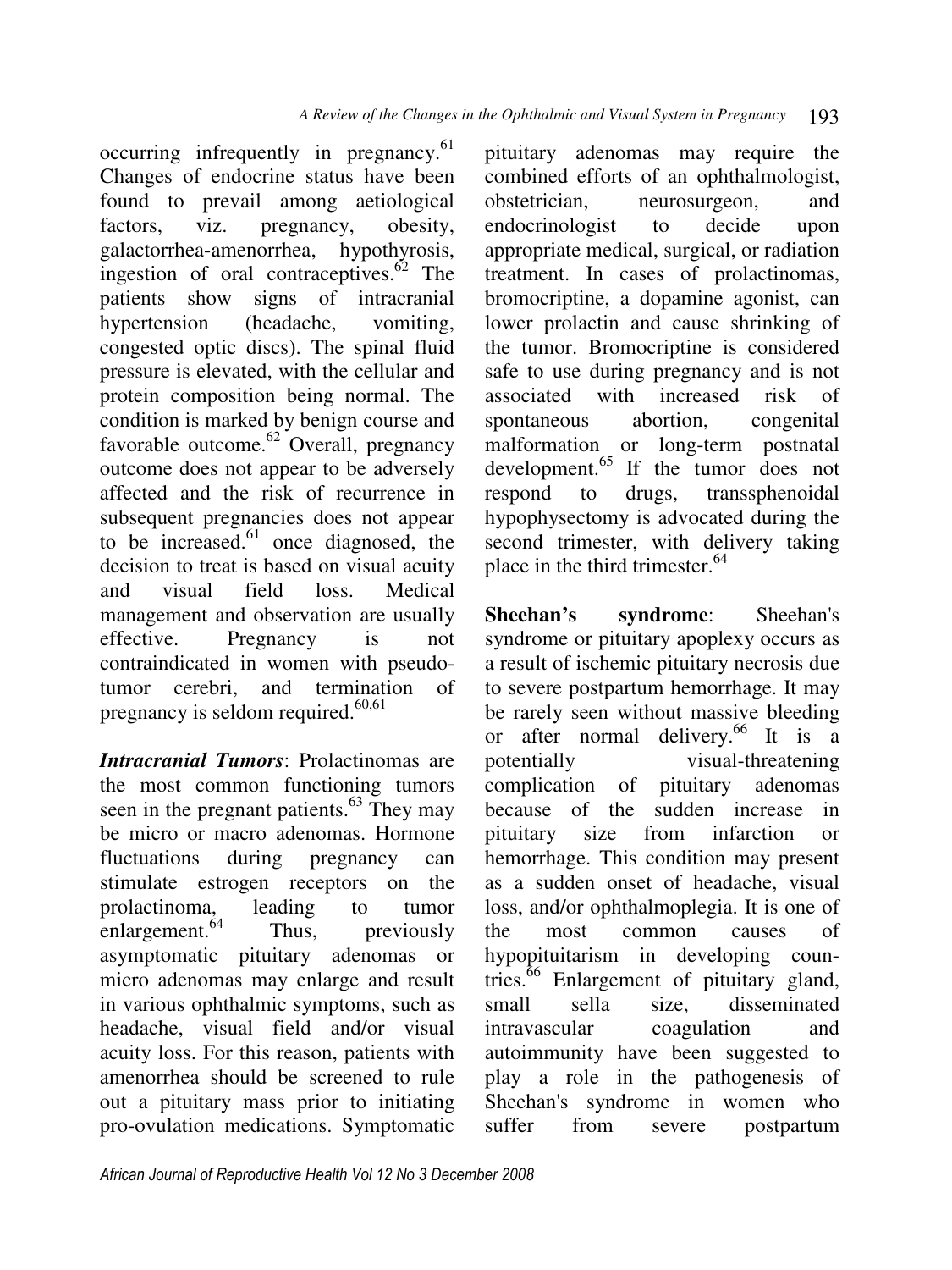hemorrhage.<sup>66</sup> The great majority of the patients have empty sella on CT or MRI.

In conclusion, pregnancy may result in several changes affecting all the segments of the eye. Some of these changes may be beneficial while others are not. The majority are however, transient with resolution of symptoms after delivery.

#### **References**

- 1. Thornburg, KL, Jacobson SL, Giraud GD, Morton MJ. Hemodynamic changes in pregnancy Semin Perinatol 2000; 24: 11-14
- 2. Sunness JS. The pregnant woman's eye. Surv Ophthalmol 1988; 32: 219-38.
- 3. Soubrane G, Canivet J, Coscas G. Influence of pregnancy on the evolution of background retinopathy: preliminary results of a prospective fluorescein angiography study Int Ophthalmol Clin 1985; 8: 249-255
- 4. Hellstedt T, Kaaja R, Teramo K, Immonen I. Macular blood flow during pregnancy in patients with early diabetic retinopathy measured by blue-field entoptic simulation Graefes Arch Clin Exp Ophthalmol 1996; 234: 659-663
- 5. Loukovaara S, Harju M, Kaaja R, Immonen I. Retinal capillary blood flow in diabetic and nondiabetic women during pregnancy and postpartum period. Invest Ophthalmol Vis Sci 2003; 44:1486-91.
- 6. Dinn RB, Harris A, Marcus PS. Ocular changes in pregnancy. Obstet Gynecol Surv 2003; 58:137-44.
- 7. Sheth BP, Mieler WF. Ocular complications of pregnancy**.** Curr Opin Ophthalmol. 2001; 12: 455-63.
- 8. Pritchard JA, MacDonald PC, Grant NF. Williams Obstetrics. 17th ed. Norwalk, Conn. Appleton-Century-Crofts, 1985:188- 91.
- 9. Somani S. Pregnancy, special considerations. www.emedicine.com/oph/topic747.htm.
- 10. Schechter JE, Pidgeon M, Chang D, Fong YC, Trousdale MD, Chang N. Potential role of disrupted lacrimal acinar cells in dry eye during pregnancy. Adv Exp Med Biol. 2002; 506:153-7.
- 11. Ding C, Chang N, Fong YC, Wang Y, Trousdale MD, Mircheff AK, Schechter JE. Interacting influences of pregnancy and corneal injury on rabbit lacrimal gland immunoarchitecture and function. Invest Ophthalmol Vis Sci. 2006; 47:1368-75.
- 12. Park SB, Lindahl KJ, Temnycky GO, Aquavella JV. The effect of pregnancy on corneal curvature. CLAOJ 1992; 18: 256-9.
- 13. Pilas-Pomykalska M, Czajkowskii J, Oszukowski P. Ocular changes during pregnancy. Ginekol Pol 2005; 76: 655-60.
- 14. Riss B, Riss P. Corneal sensitivity in pregnancy. Ophthalmologica 1981;183: 57- 62.
- 15. Duke-Elder S. System of Ophthalmology. Vol.7. St. Louis: CV Mosby, 1971:703.
- 16. Qureshi IA. Intraocular pressure and pregnancy: a comparison between normal and ocular hypertensive subjects. Arch Med Res 1997; 28: 397-400.
- 17. Axer-Siegel R, Hod M, Fink-Cohen S, Kramer M, Weinberger D, Schindel B, Yassur Y. Diabetic retinopathy during pregnancy. Ophthalmology 1996; 103:1815- 9.
- 18. Rosenn B, Miodovnik M, Kranias G, Khoury J, Combs CA, Mimouni F, Siddiqi TA, Lipman MJ. Progression of diabetic retinopathy in pregnancy: association with hypertension in pregnancy. Am J Obstet Gynecol 1992; 166:1214-8.
- 19. Temple RC, Aldridge VA, Sampson MJ, Greenwood RH, Heyburn PJ, Glenn A. Impact of pregnancy on the progression of diabetic retinopathy in Type 1 diabetes. Diabet Med 2001; 18: 573-7.
- 20. Ayed S, Jeddi A, Daghfous F, el Euch M, Ben Osman N, Marrakchi S, Nacef L. Developmental aspects of diabetic retinopathy during pregnancy. J Fr Ophtalmol 1992; 15:474-7.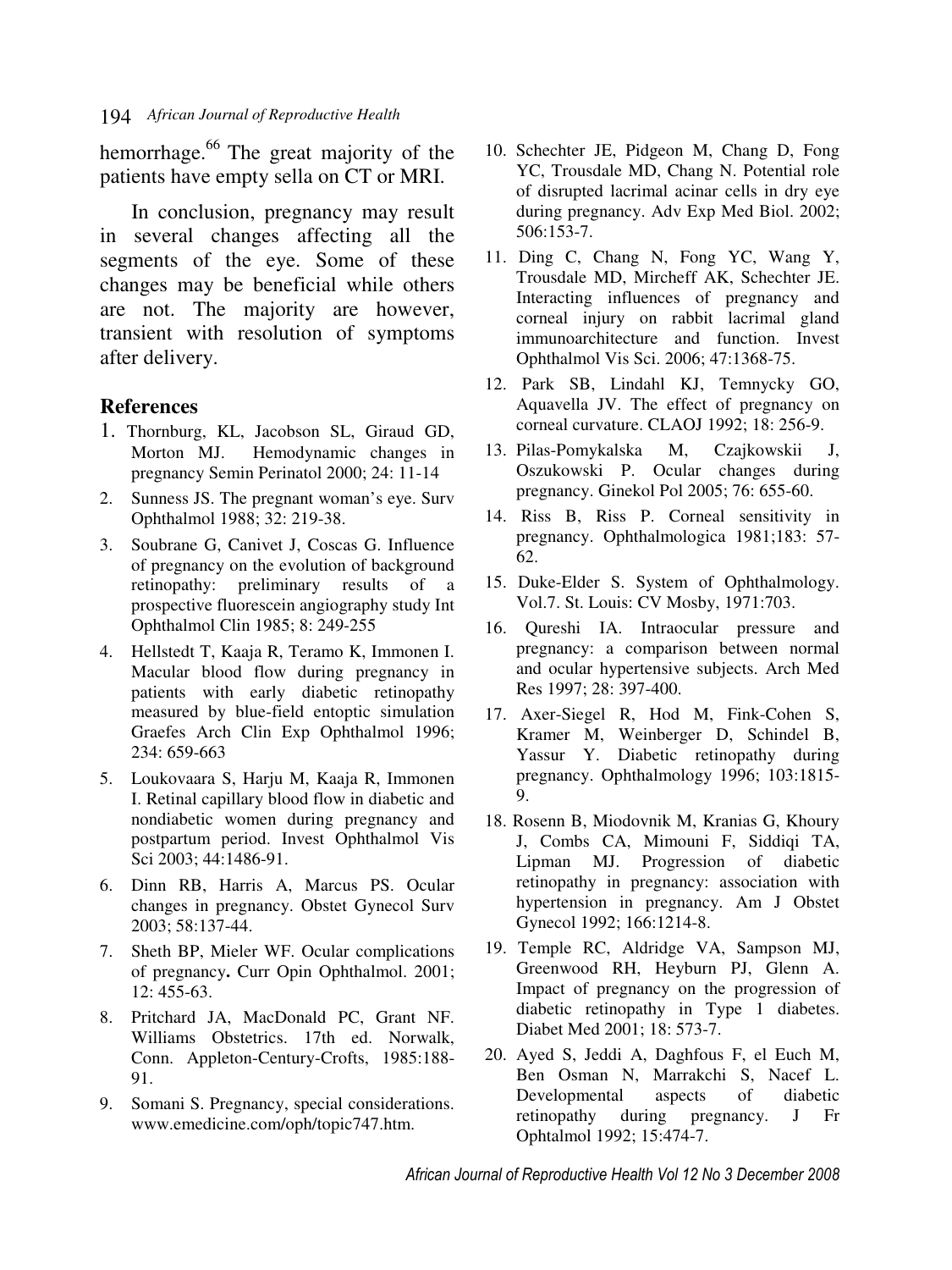- 21. Oguz H. Diabetic retinopathy in pregnancy: Effects on the natural course. Semin Ophthalmol 1999; 14:249-57.
- 22. Best RM, Chakravarthy U. Diabetic retinopathy in pregnancy. Br J Ophthalmol 1997; 81:249-51.
- 23. Sheth BP. Does pregnancy accelerate the rate of progression of diabetic retinopathy? Curr Diab Rep 2002; 2: 327-30.
- 24. Soubrane G, Coscas G. Influence of pregnancy on the evolution of diabetic retinopathy. Int Ophthalmol Clin 1998; 38:187-94.
- 25. Wender-Ozegowska E, Zawiejska A, Pietryga M, Zozulinska D, Wierusz-Wysocka B, Chmaj K, Biczysko R. Effect of pregnancy on diabetic vascular complications. Ginekol Pol 2004; 75: 342-51.
- 26. Moss SE, Klein R, Klein BE. Ocular factors in the incidence and progression of diabetic retinopathy. Ophthalmology 1994; 101: 77- 83.
- 27. Chan WC, Lim LT, Quinn MJ, Knox FA, McCance D, Best RM. Management and outcome of sight-threatening diabetic retinopathy in pregnancy. Eye 2004;18: 826- 32.
- 28. Sunness JS, Haller JA, Fine SL. Central serous chorioretinopathy and pregnancy. Arch Ophthalmol.1993; 111: 360-4.
- 29. Haimovici R, Koh S, Gagnon DR, et al. Risk factors for central serous chorioretinopathy: A case-control study. Ophthalmology 2004;111: 244-9.
- 30. Khairallah M, Nouira F, Gharsallah R, Chachia N. Central serous chorioretinopathy in a pregnant woman. J Fr Ophtalmol 1996; 19: 216-21.
- 31. Kolenko OV, Sorokin EL, Egorov VV. Relationship between constitutional type of systemic hemodynamics and formation of peripheral vitreo-chorioretinal dystrophies during pregnancy. Vestn Oftalmol. 2002;118: 20-3.
- 32. Landau D, Seelenfreund MH, Tadmor O, Silverstone BZ, Diamant Y. The effect of

normal childbirth on eyes with abnormalities predisposing to rhegmatogenous retinal detachment. Graefes Arch Clin Exp Ophthalmol 1995;233:598-600. 33. Sinclair SH, Nesler C, Foxman B, et al. Macular edema and pregnancy in insulindependent diabetes. Am J Ophthalmol 1984; 97:154-67.

- 34. Kump LI, Cervantes-Castañeda RA, Androudi SN, Foster CS, Christen WG. Patterns of exacerbations of chronic noninfectious uveitis in pregnancy and puerperium. Ocul Immunol Inflamm 2006;14:99-104.
- 35. Taguchi C, Ikeda E, Hikita N, Mochizuki M. A report of two cases suggesting positive influence of pregnancy on uveitis activity. Nippon Ganka Gakkai Zasshi 1999;103:66- 71.
- 36. Rabiah PK, Vitale AT. Noninfectious uveitis and pregnancy. Am J Ophthalmol 2003;136:91-8.
- 37. Pleyer U, Torun N, Liesenfeld O. Ocular toxoplasmosis. Ophthalmologe. 2007;104: 603-16.
- 38. Bonfioli AA, Orefice F. Toxoplasmosis. Semin Ophthalmol. 2005; 20:129-41
- 39. Ouerhani R, Skhiri A, Nefoussi R, Abdellah E, Triki A, Faouzi Gara M. Toxoplasmic infection in pregnancy. Report of 12 cases. Tunis Med. 2006; 84:805-7.
- 40. Wallon M, Gaucherand P, Al Kurdi M, Peyron F. Toxoplasma infections in early pregnancy: consequences and management. J Gynecol Obstet Biol Reprod (Paris). 2002; 31:478-84.
- 41. Pritchard JA, MacDonald PC, Grant NF. Williams Obstetrics, ed. 17. Norwalk, Conn: Appleton-Century-Crofts, 1985; 525-60.
- 42. Prado RS, Figueiredo EL, Magalhaes TV. Retinal detachment in preeclampsia. Arq Bras Cardiol. 2002; 79:183-6.
- 43. Somfai GM, Miháltz K, Tulassay E, Rigó J. Diagnosis of serous neuroretinal detachments of the macula in severe preeclamptic patients with optical coherence tomography. Hypertens Pregnancy. 2006; 25:11-20.